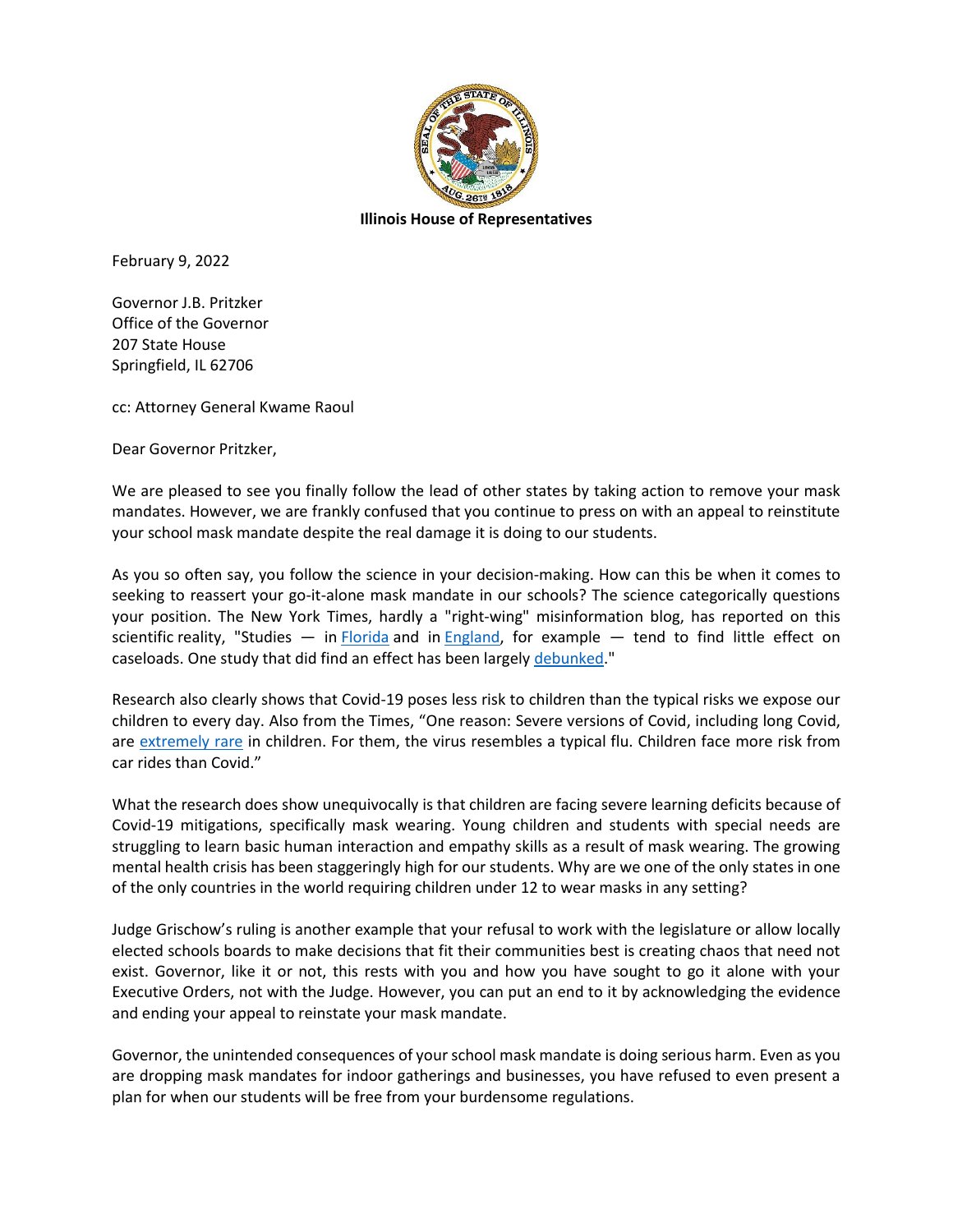We ask that you take immediate action to free our students from mask mandates and free our schools from the chaos your lack of a plan has produced across our state. We also request you immediately withdraw your appeal of Judge Grischow's ruling against your school mandates for the benefit of all Illinois schools, teachers, and children. Please take action for the long-term education and mental health of our children.

Sincerely,

Chris Bos State Representative, 51<sup>st</sup> District

GAMM

Brad Stephens State Representative, 20<sup>th</sup> District

Ower 5. Sumo

Amy Grant State Representative, 42<sup>nd</sup> District

Deanne Mazzochi State Representative, 47<sup>th</sup> District

 $M + 0. M L$ 

Martin McLaughlin State Representative, 52<sup>nd</sup> District

Tom Morrison State Representative, 54<sup>th</sup> District

Tom Weber State Representative, 64<sup>th</sup> District

Dan Ugaste State Representative, 65<sup>th</sup> District

Joe Sosnowski State Representative, 69<sup>th</sup> District

Dan Swanson State Representative, 75<sup>th</sup> District

Tim Butter

Tim Butler State Representative, 87<sup>th</sup> District

Tom Demmer State Representative, 90<sup>th</sup> District

Thank a Luft

Mark Luft State Representative, 91<sup>st</sup> District

Marine K. Hammond

Norine Hammond State Representative, 93rd District

Towne

Avery Bourne State Representative, 95<sup>th</sup> District

Sandy S. Hamilton

Sandy Hamilton State Representative, 99<sup>th</sup> District